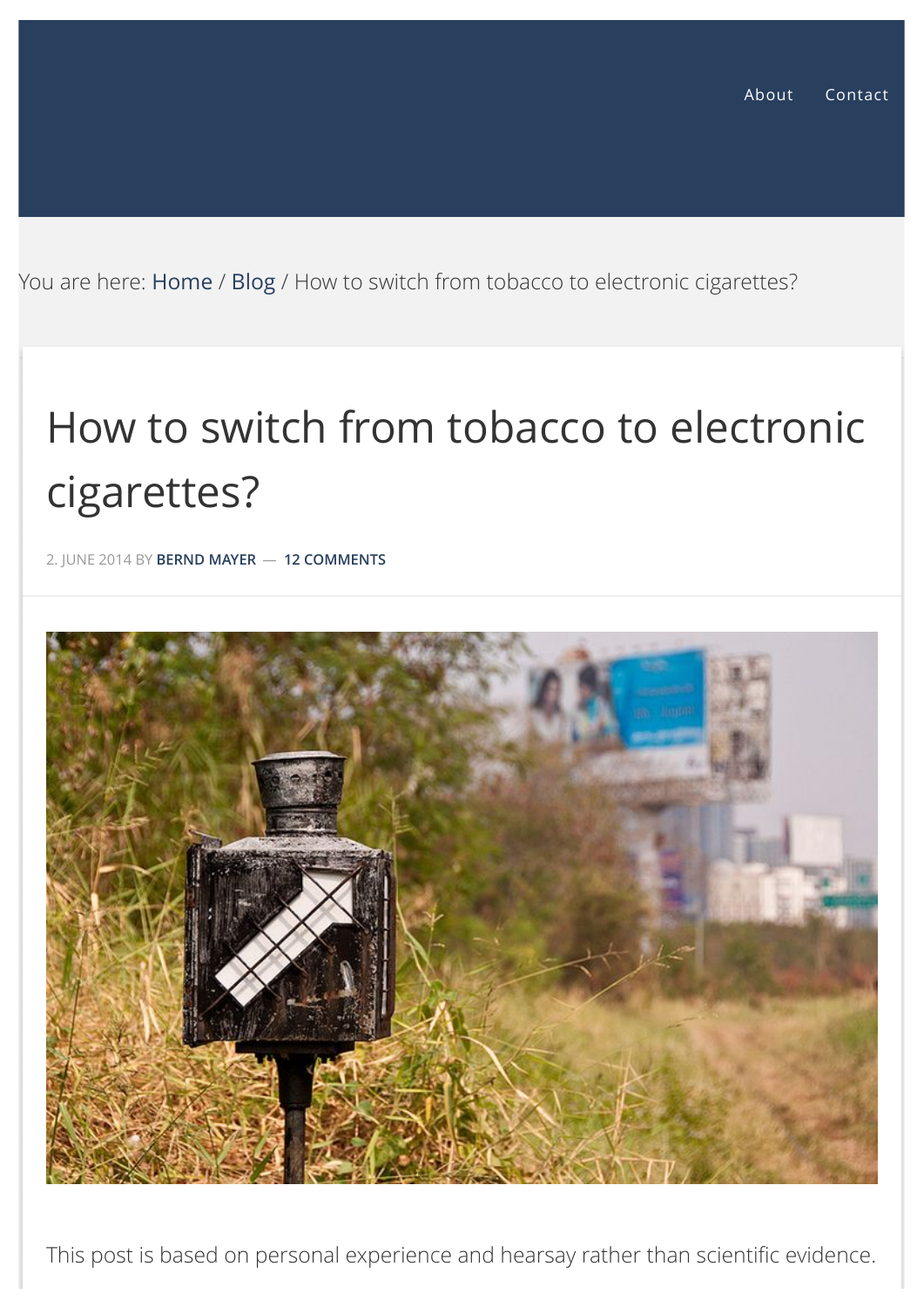Many years of interaction with successful and less successful users of electronic cigarettes make me believe in certain prerequisites for an effective switch from tobacco smoking to the inhalation of nicotine containing vapor. It is a pity to watch people giving up electronic cigarettes on easily avoidable grounds. Therefore, I wish to share my experience with beginners and propose three rules of thumb that may pave the way to a successful and sustained switch.

As a smoker you may wish to stop but be afraid of the well known physical and psychical pain associated with smoking cessation. Maybe you have tried unaided deprivation, nicotine replacement therapy (NRT) or different kind of pills advertised as cessation aids, all of them with a low level of long-term success. If you put electronic cigarettes in the same category as NRT, you will necessarily be expecting the same pain upon switching.

#### **1st rule: Don't think of electronic cigarettes as smoking cessation tool.**

In the beginning you may replace some cigarettes by the electronic version, but still keep smoking. Don't put yourself under pressure! If you feel you need it, smoke cigarettes without a guilty conscience. With the proper hardware and liquid (see below) your urge for tobacco smoking will vanish with time. You will realize that electronic cigarettes resemble the real ones in many aspects, including airway sensation (called flash or throat hit), handling, and the production of smoke-like vapor. Your need to smoke cigarettes will continuously decrease and may be fully absent after a while. And even if not and you become a "dual user," consider that your health condition will benefit from every single cigarette you don't smoke.

### **2nd rule: Be prepared to spend some time and money to find hardware that fits your personal needs.**

There is vast variety of models available, making the appropriate choice difficult for beginners. Smokers often select their first electronic cigarette more or less by chance (or based on the most appealing advertisement) and, if unsatisfied, they blame it to the whole category of "electronic cigarettes" rather than to their model. Therefore, it is essential that you get as much information as possible, not from advertisements but from experienced users that are active in social networks, in particular the large internet fora in the [USA](http://www.e-cigarette-forum.com/forum/), [Germany](http://www.e-rauchen-forum.de/), [UK](http://ukvapers.org/), [Australia](http://forums.aussievapers.com/activity.php) etc. You will have to engage yourself in a topic that is certainly more complex than getting a pack of cigarettes and a lighter.

No matter how high your level of prior information, your first experience could still be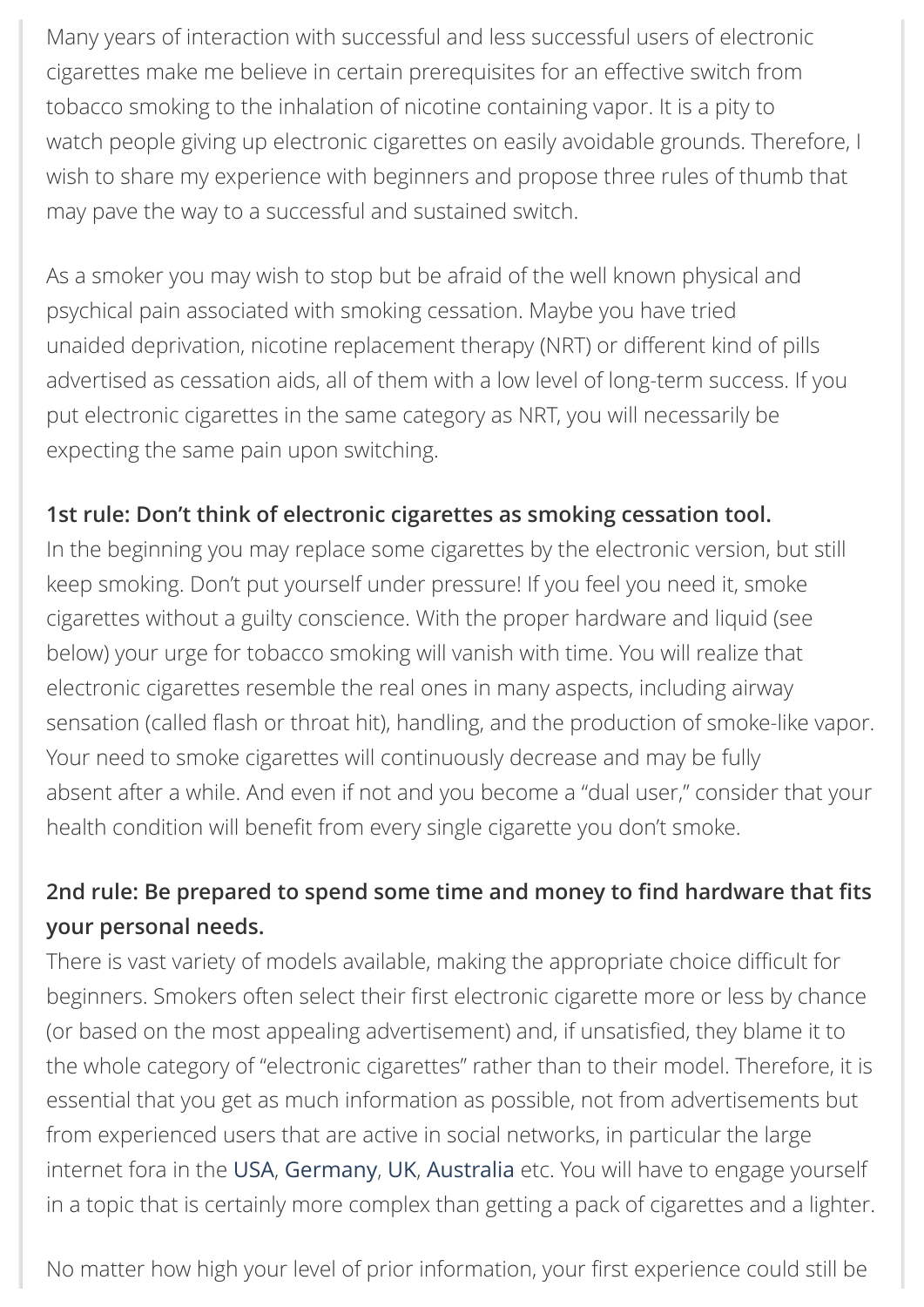disappointing. Personal needs are fairly diverse, and there is no such thing like "the best electronic cigarette." Instead of giving up you should try another starter set, or another type of atomizer or maybe upgrade to a regulated battery. Don't get put off by the costs! In the beginning, you will probably spend more for electronic cigarettes than you had spent for smoking, but on the long run you will save a large amount of money (besides the more important health gain).

#### **3rd rule: Start with a menthol-flavored high nicotine liquid.**

There is no accounting for taste, so the choice of the appropriate liquid(s) is highly subjective. As a beginner, it will probably drive you crazy when a brief internet search reveals liquids with literal hundreds of different flavors that are offered by hundreds of different companies. How can you find out the tastiest liquid? Short answer: you cannot! It is a matter of trial and error! Most users end up with a small selection or even one favourite liquid after a while, but some never stop trying new flavors from various sources.

Regardless, in my opinion there is a rule of thumb that hardly fails: begin with 3-4 different flavors and consider that none of them will taste like your favourite cigarette brand. So tobacco flavors are not necessarily the best choice. Don't hesitate to try some fruit flavors, such as strawberry or orange, and make sure that you have at least one menthol-flavored liquid in your basket. Menthol flavor is a kind of backup if anything else fails. Possibly you wish to combine menthol with a fruit flavor, e.g. strawberry, which is very popular. Anyway, in the beginning there will be no way around some trial and error. If you have a chance, participate at one of the meetings organized in social networks, where you can taste a wide variety of liquids from other users.

The most important issue is probably the nicotine concentration. If the concentration is too low to provide you with enough nicotine, you will get unsatisfied and may return to tobacco smoking. The appropriate concentrations are individually different and depend on the performance of your atomizer: more power results in more vapor and, in turn, more nicotine per draw. As a rule of thumb you should begin with a high nicotine concentration (20-30 mg/ml) and dilute with nicotine-free liquid if necessary.

In the first days you may experience a cough reflex due to increased airway resistance caused by stimulation of nicotinic receptors on sensory C-fibers of the bronchi, an effect that is masked by antitussive agents in tobacco. The coughing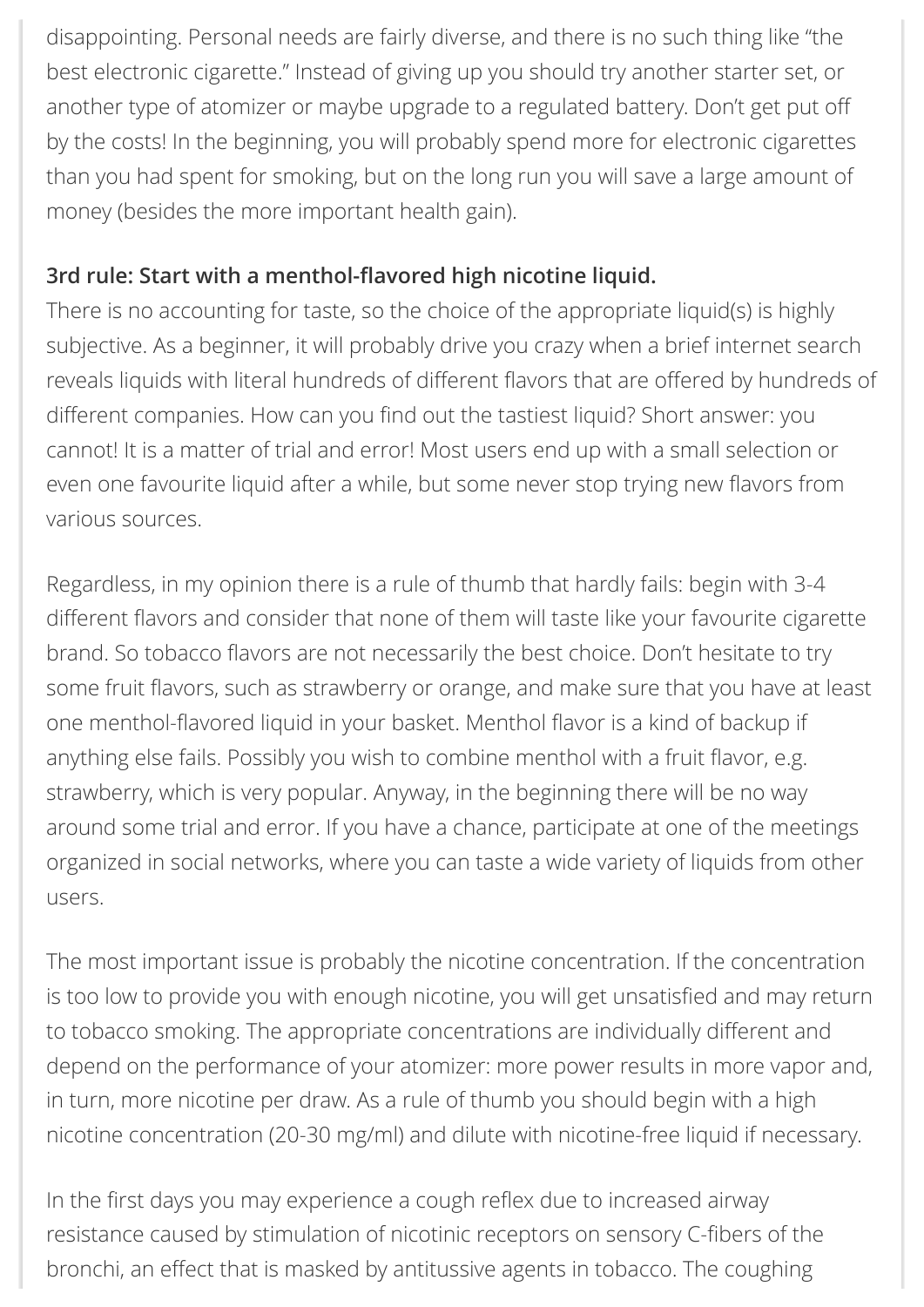response ceases within a few days and should not seduce you to prematurely reduce the nicotine content of your liquid. Nicotine has no serious adverse effects, and there is no reason to anxiously reduce the amount of nicotine in your liquids.

Flickr Creative Commons Image via [Mark Fischer](https://www.flickr.com/photos/fischerfotos/)

Filed Under: **[Blog](http://www.bernd-mayer.com/category/blog/)**



# About Bernd Mayer

Dedicated to science, critical thinking, and scientific education of young people. Fighting pseudoscience and all kind of esoteric junk.

# <span id="page-3-0"></span>**Comments**

<span id="page-3-1"></span>

[Norbert Zillatron](https://www.facebook.com/Zillatron) says [2. June 2014 at 17:50](#page-3-1)

One more point:

When you want more smoke and nicotine from a cigarette, you simply draw harder. That won't work with an ecig! Here you have to draw longer.

If you draw harder, you only increase the amount of additional air.

#### [Reply](http://www.bernd-mayer.com/how-to-switch-from-tobacco-to-electronic-cigarettes/?replytocom=3#respond)

<span id="page-3-2"></span>

Excellent for the uninitiated.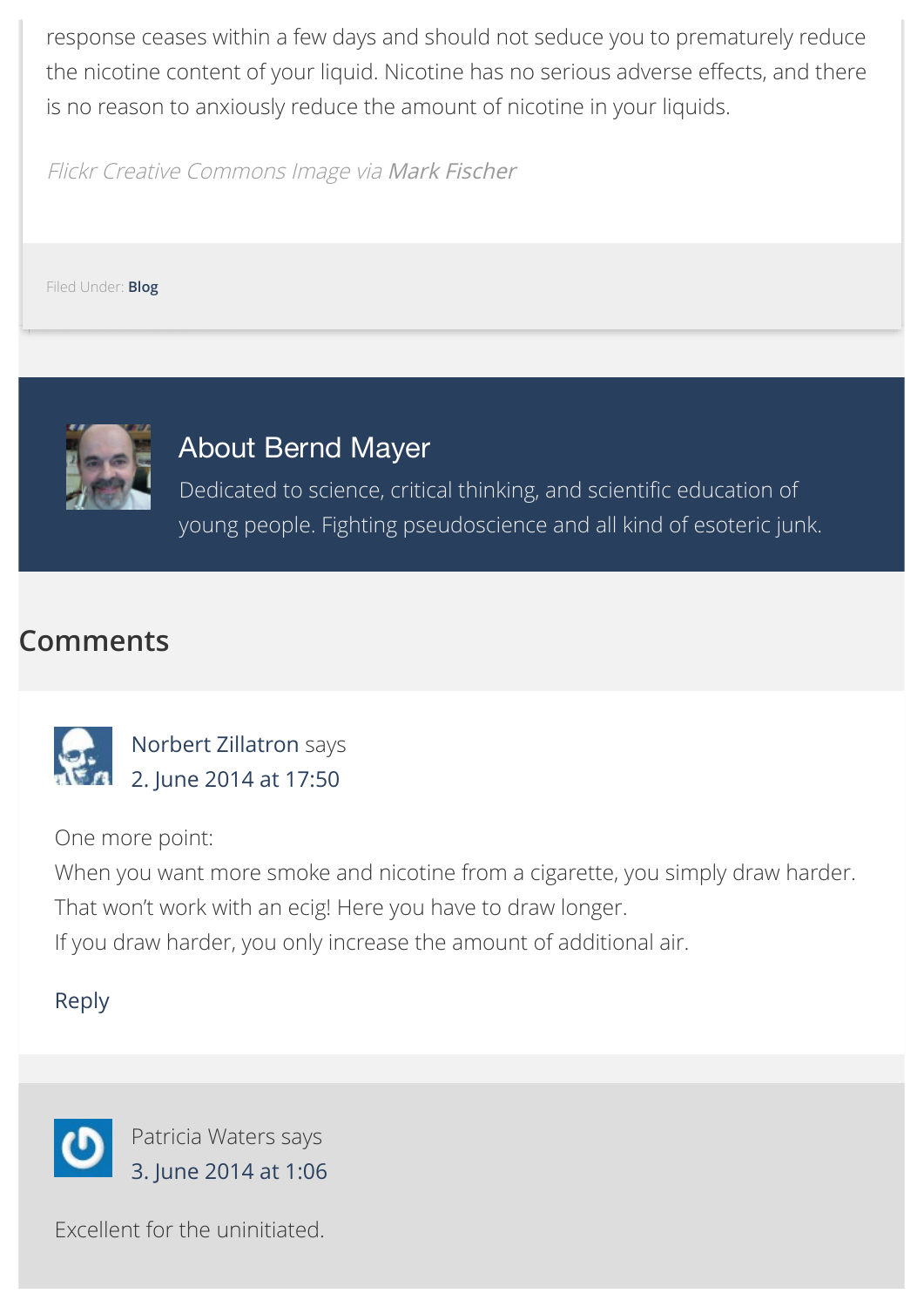<span id="page-4-0"></span>

Another tip: As a beginner, always have a liquid handy (best in an extra device you carry with you) that is at least one step stronger than your normal liquid. So if you are vaping 12mg normally, have a single 18mg or even 24mg liquid ready, preferably in your favorite flavor – or, failing that, menthol or tobacco-ish.

The reason for the stronger liquid: Many vapers have a sudden urge to smoke tobacco cigarettes a couple of weeks after they switched to vaping. It will usually only last a day or two and the stronger liquid is for that exact moment. Just vape the urge away.

@Bernd Thanks for the blog post and your work!

Chris

[Reply](http://www.bernd-mayer.com/how-to-switch-from-tobacco-to-electronic-cigarettes/?replytocom=8#respond)

<span id="page-4-1"></span>

Excellent, thank you!

[Reply](http://www.bernd-mayer.com/how-to-switch-from-tobacco-to-electronic-cigarettes/?replytocom=9#respond)

<span id="page-4-2"></span>

Great guide, but I would add two other things to this guide. First, as a mental health therapist, I always recommend that people keep their behaviors the same when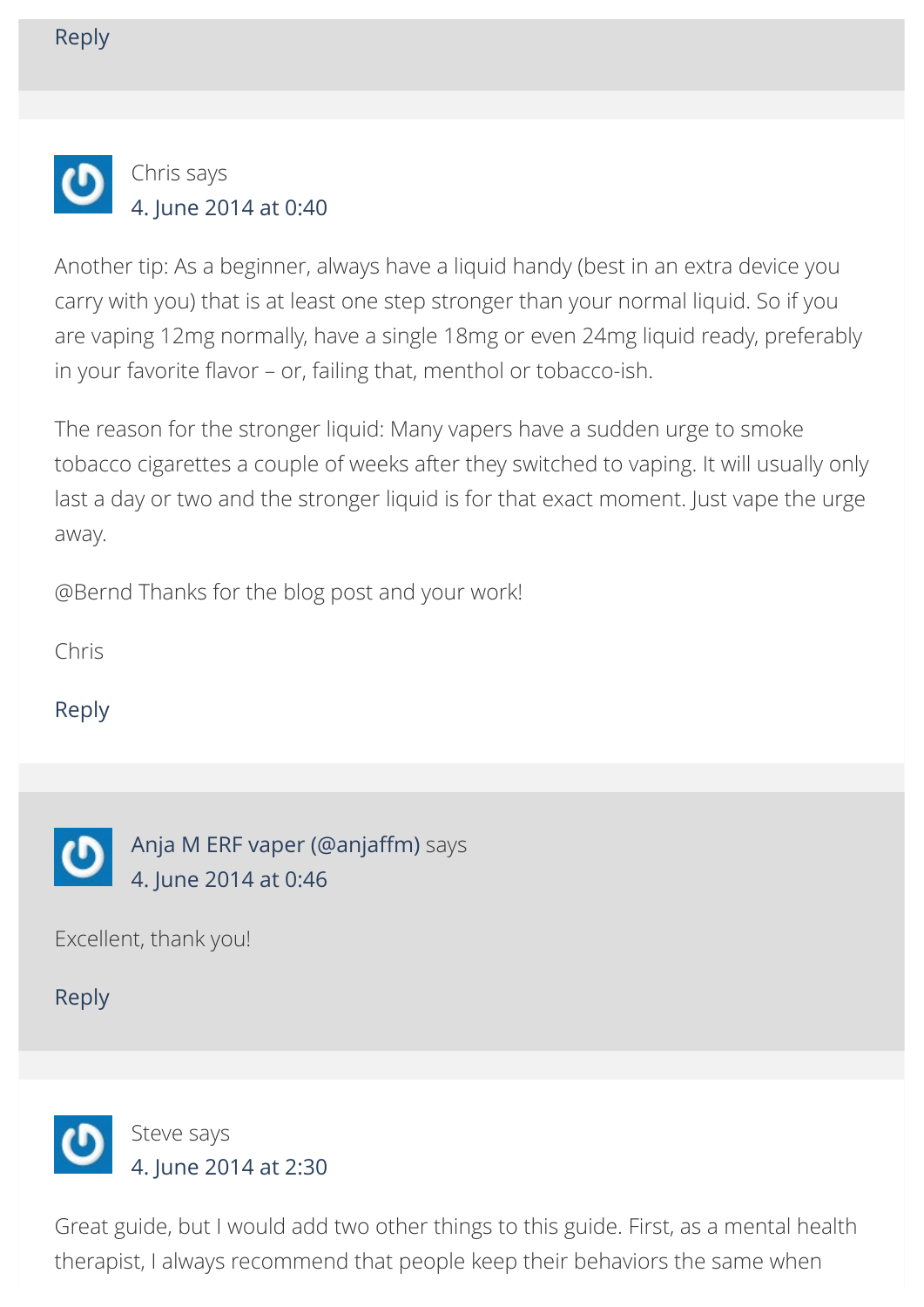transitioning. The best example would be continuing to go outside to "vape." Over time, that behavior will change to whatever is acceptable for the individual's environment. Reducing as many changes as possible at first will make the change feel more normal. Second, look into finding a kit that 1. works well and 2. is as low maintenance as possible. If the person can make their electronic cigarette easier to use than getting out their pack of cigarettes, pulling out a cigarette, and lighting it, they will be more likely to reach for it first. Life can be stressful and not everyone wants or has time for complicated electronic cigarettes. An example of this would be a simple tank system where, once set up, they can simply pick it up and use it. I have no real evidence to support those recommendations except my own experience and those around me who I have encouraged to switch, but I feel my logic is sound. Good luck to all of those who read this and decide to take the plunge. It's worth it.

#### [Reply](http://www.bernd-mayer.com/how-to-switch-from-tobacco-to-electronic-cigarettes/?replytocom=10#respond)

<span id="page-5-0"></span>

[Sven Dings](https://plus.google.com/+SvenDings) says [4. June 2014 at 12:46](#page-5-0)

I never wanted to stop smoking. I loved it for more than two decades.

But when I got my first eCigarette, I switched 100% from the first day on without any problem. Instead, I got problems to smoke cigarettes. In the past four years of using electronic cigarettes I´ve tried a few times to smoke real ones. I just couldn´t (even though I wanted…..) because of the disgusting taste.

#### [Reply](http://www.bernd-mayer.com/how-to-switch-from-tobacco-to-electronic-cigarettes/?replytocom=11#respond)

<span id="page-5-1"></span>

Thanks a bunch Bernd. This is a truly great article. I am a new vaper (6 weeks now, instantly down to 0.7 a day after almost 40 yrs of smoking) and was lucky – having read your article just now – to follow my instinct and do more or less exactly what you recommend. Vaping is a great invention.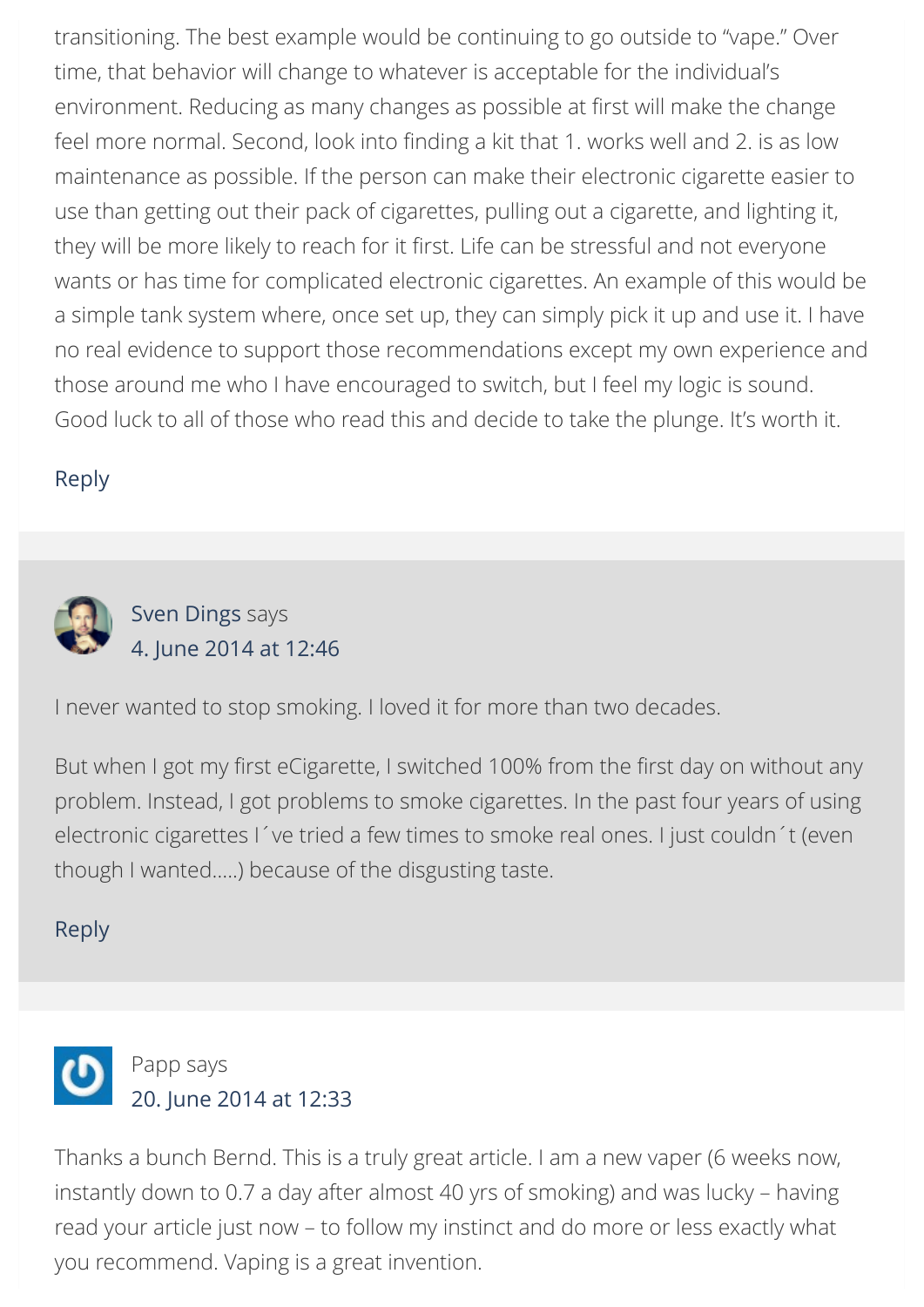#### [Reply](http://www.bernd-mayer.com/how-to-switch-from-tobacco-to-electronic-cigarettes/?replytocom=32#respond)

<span id="page-6-0"></span>

### [jenkinsmark01](http://www.clickacig.com/) says [23. December 2014 at 11:02](#page-6-0)

I like your three rules of thumb to switch from tobacco to electronic cigarettes. A person should have the will power to quit smoking and switch to vaping. just start with the flavor you like, have will power to quit even if you are not comfortable and you will easily switch to electronic cigarettes.

[Reply](http://www.bernd-mayer.com/how-to-switch-from-tobacco-to-electronic-cigarettes/?replytocom=2855#respond)

<span id="page-6-1"></span>

Nice information!! I think lots of people will get best solution to switch from tobacco to [best electronic cigarette](http://planeteon.in/) with the help of your post.

[Reply](http://www.bernd-mayer.com/how-to-switch-from-tobacco-to-electronic-cigarettes/?replytocom=4297#respond)

# **Trackbacks**

# <span id="page-6-2"></span>[Have you decided to ditch the ciggies at midnight tonight? | bekivapes](https://bekivapes.wordpress.com/2014/12/31/have-you-decided-to-ditch-the-ciggies-at-midnight-tonight/) says: [31. December 2014 at 18:21](#page-6-2)

[...] is your pacifier; it is stopping you smoking. So use it more than you smoked. Yes I said more. See Bernd-Meyer who is a scientist and knows what he's talking […]

#### <span id="page-6-3"></span>[Reply](http://www.bernd-mayer.com/how-to-switch-from-tobacco-to-electronic-cigarettes/?replytocom=2968#respond)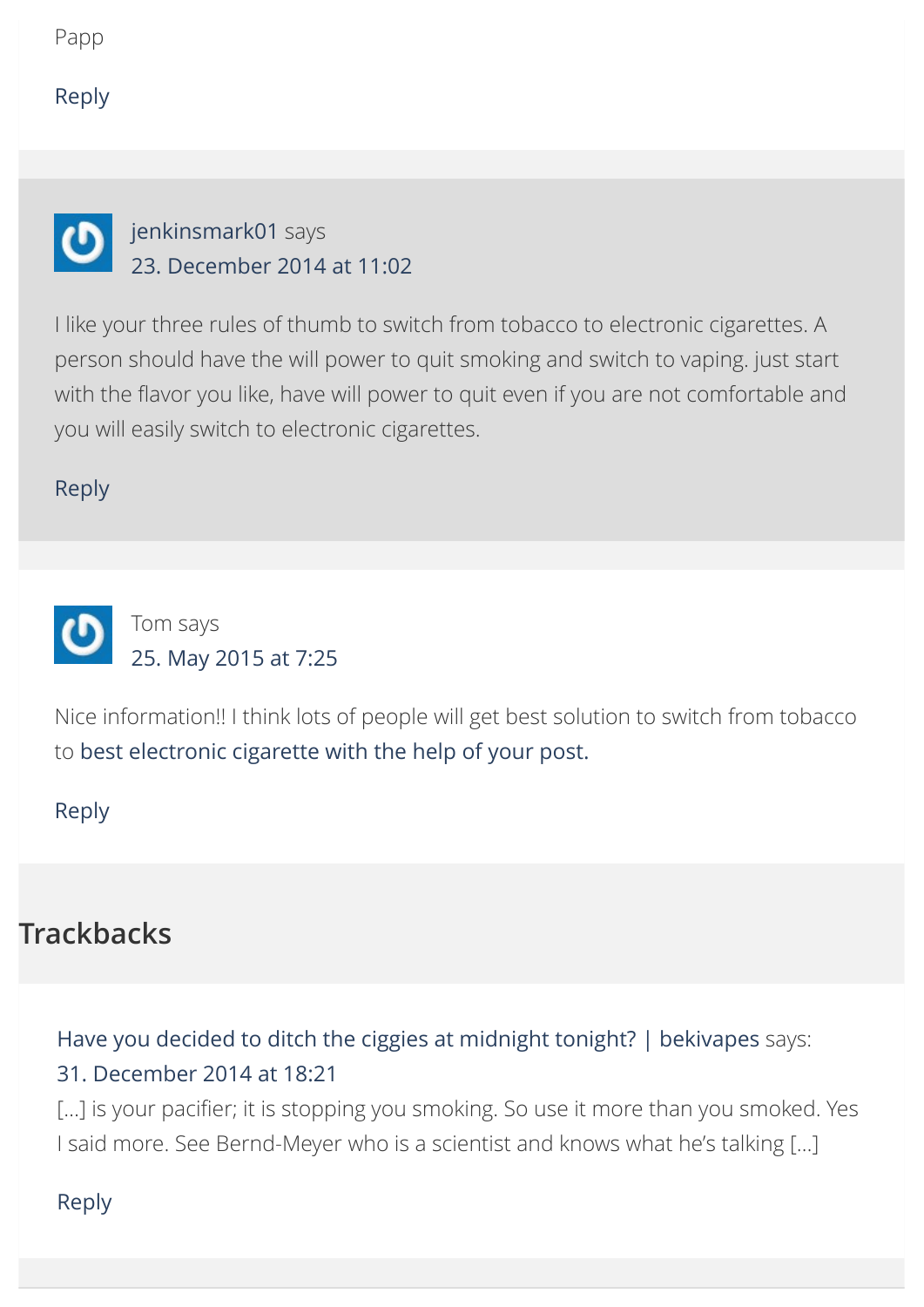# [Should we switch to electronic cigarettes? | A school of dolphins](https://schoolofdolphins.wordpress.com/2015/09/20/should-we-switch-to-electronic-cigarettes/) says: [20. September 2015 at 22:18](#page-6-3)

[...] I also recommend reading How to switch from tobacco to electronic cigarettes? – Bernd Mayer […]

#### [Reply](http://www.bernd-mayer.com/how-to-switch-from-tobacco-to-electronic-cigarettes/?replytocom=5396#respond)

#### <span id="page-7-0"></span>[Quora](https://www.quora.com/What-are-the-subjective-differences-between-smoking-cigarettes-and-vaping#ans16872242) says:

#### [9. November 2015 at 9:34](#page-7-0)

### **What are the subjective differences between smoking cigarettes and vaping?**

On the first glance: Not much. But there are quite a lot of subtle differences. Here are a few: The Weight Even the tiniest of those (mostly useless) cig-alikes is makerdly heavier than a cigarette. The real ones (2nd and 3rd gen devices) are much heav…

#### [Reply](http://www.bernd-mayer.com/how-to-switch-from-tobacco-to-electronic-cigarettes/?replytocom=5753#respond)

# **Leave a Reply**

Your email address will not be published. Required fields are marked \*

#### Comment

#### Name \*

Email \*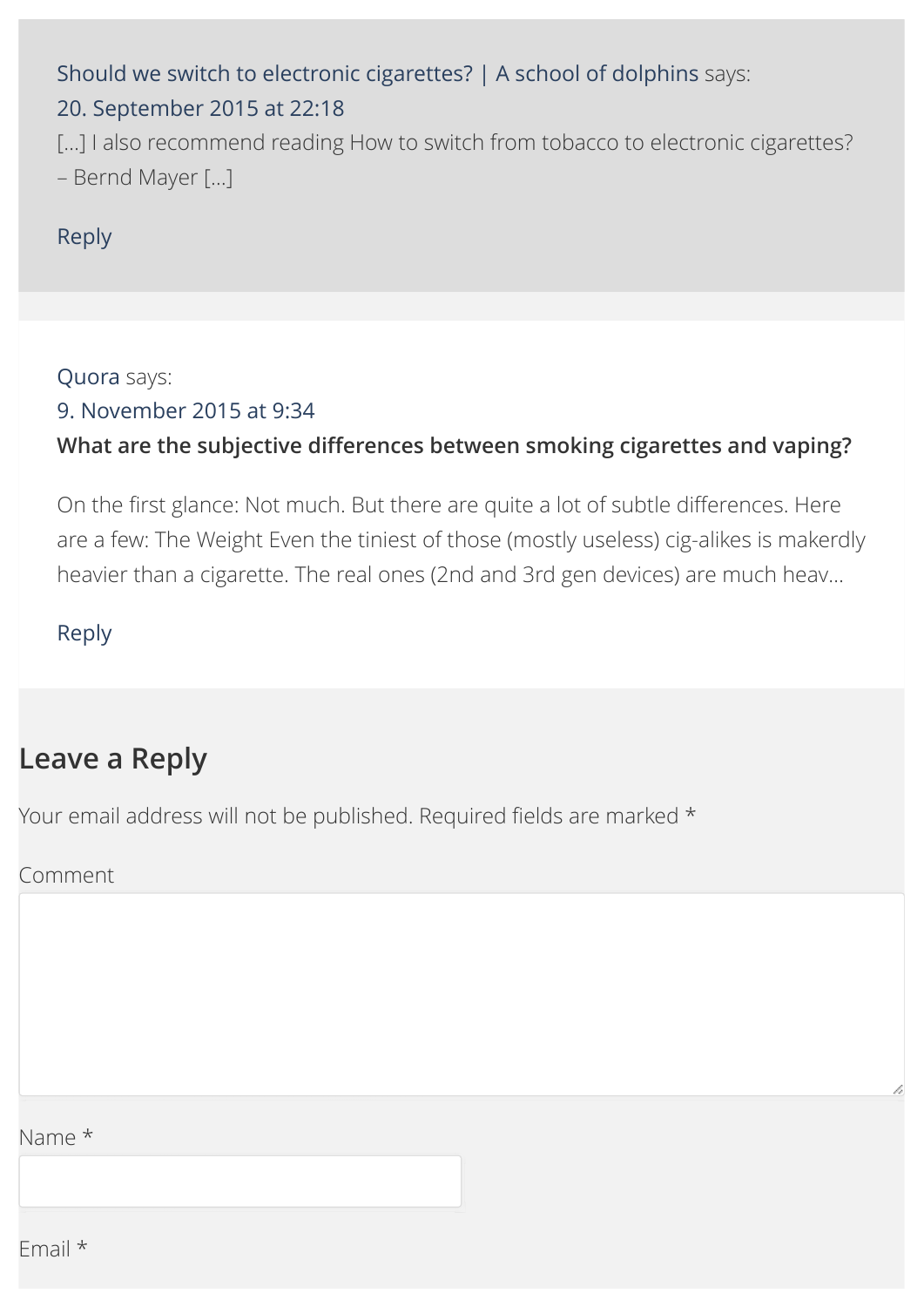#### Website

#### Post Comment

#### **BERND MAYER´S SCIENCE BLOG**

Scientific essays about nicotine, tobacco and electronic cigarettes.

#### **A LITTLE ABOUT ME…**

Dedicated to science, critical thinking, and scientific education of young people



- Bernd Mayer

#### **LATEST ARTICLES**

[Electronic Cigarettes and Airway Infections –](http://www.bernd-mayer.com/electronic-cigarettes-airway-infections-update/) Update

[New Madness in Electronic Cigarette Policy: Dr.](http://www.bernd-mayer.com/new-electronic-cigarette-madness-dr-potschke-langer-dkfz-requests-medicines-licensing-fruit-flavors-colored-devices/) Pötschke-Langer (DKFZ) Requests Medicines Licensing of Fruit Flavors and Colored Devices

Respiratory Societies on Electronic Cigarettes: [Farewell to Science, Reason, and the Hippocratic](http://www.bernd-mayer.com/respiratory-societies-electronic-cigarettes-farewell-science-reason-hippocratic-oath/) **Oath** 

[Electronic cigarettes and airway infections?](http://www.bernd-mayer.com/electronic-cigarettes-airway-infection-dont-worry/) Don't worry!

[Pseudoscience in electronic cigarette policy](http://www.bernd-mayer.com/pseudoscience-electronic-cigarette-policy/)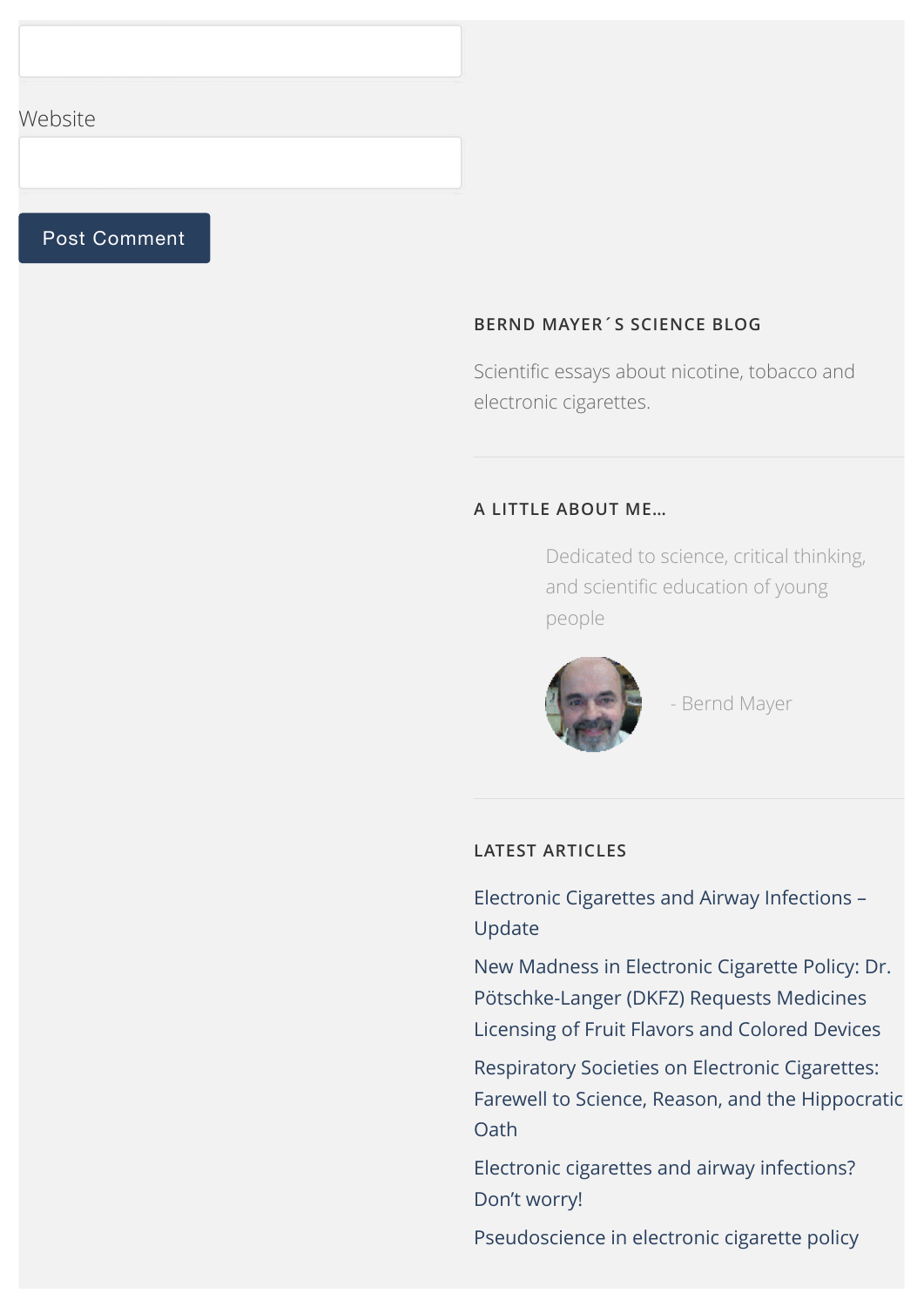#### **RECENT COMMENTS**

John on [Electronic Cigarettes and Airway](http://www.bernd-mayer.com/electronic-cigarettes-airway-infections-update/#comment-6609) Infections – Update

[Keuzevrijheid E-sigaret moet blijven | E-sigaret](http://e-sigaret-dampen.nl/e-sigaret/keuzevrijheid-e-sigaret/)dampen.nl on [Electronic cigarettes and nicotine](http://www.bernd-mayer.com/electronic-cigarettes-and-nicotine-poisoning/#comment-6557) poisoning

[The Week in Vaping – Sunday January 31st, 2016](http://ecigarettereviewed.com/the-week-in-vaping-january-31st-2016) on [Electronic Cigarettes and Airway Infections –](http://www.bernd-mayer.com/electronic-cigarettes-airway-infections-update/#comment-6155) Update

Exchance vape for snus and Pötschke-Langer for

[Tobksfakta/Folkhälsomyndigheten/Socialstyrels](https://befrits.wordpress.com/2015/12/04/exchance-vape-for-snus-and-potschke-langer-for-tobksfaktafolkhalsomyndighetensocialstyrelsenkarolinska-institutetgabriel-wikstrom/) en/Karolinska Institutet/Gabriel Wikström | befrits on New Madness in Electronic Cigarette Policy: Dr. Pötschke-Langer (DKFZ) Requests [Medicines Licensing of Fruit Flavors and Colored](http://www.bernd-mayer.com/new-electronic-cigarette-madness-dr-potschke-langer-dkfz-requests-medicines-licensing-fruit-flavors-colored-devices/#comment-5825) Devices

[Vapemail from Germany | Vapers In Power](https://vapersinpower.wordpress.com/2015/12/01/vapemail-from-germany/) on [New Madness in Electronic Cigarette Policy: Dr.](http://www.bernd-mayer.com/new-electronic-cigarette-madness-dr-potschke-langer-dkfz-requests-medicines-licensing-fruit-flavors-colored-devices/#comment-5812) Pötschke-Langer (DKFZ) Requests Medicines Licensing of Fruit Flavors and Colored Devices

Search...